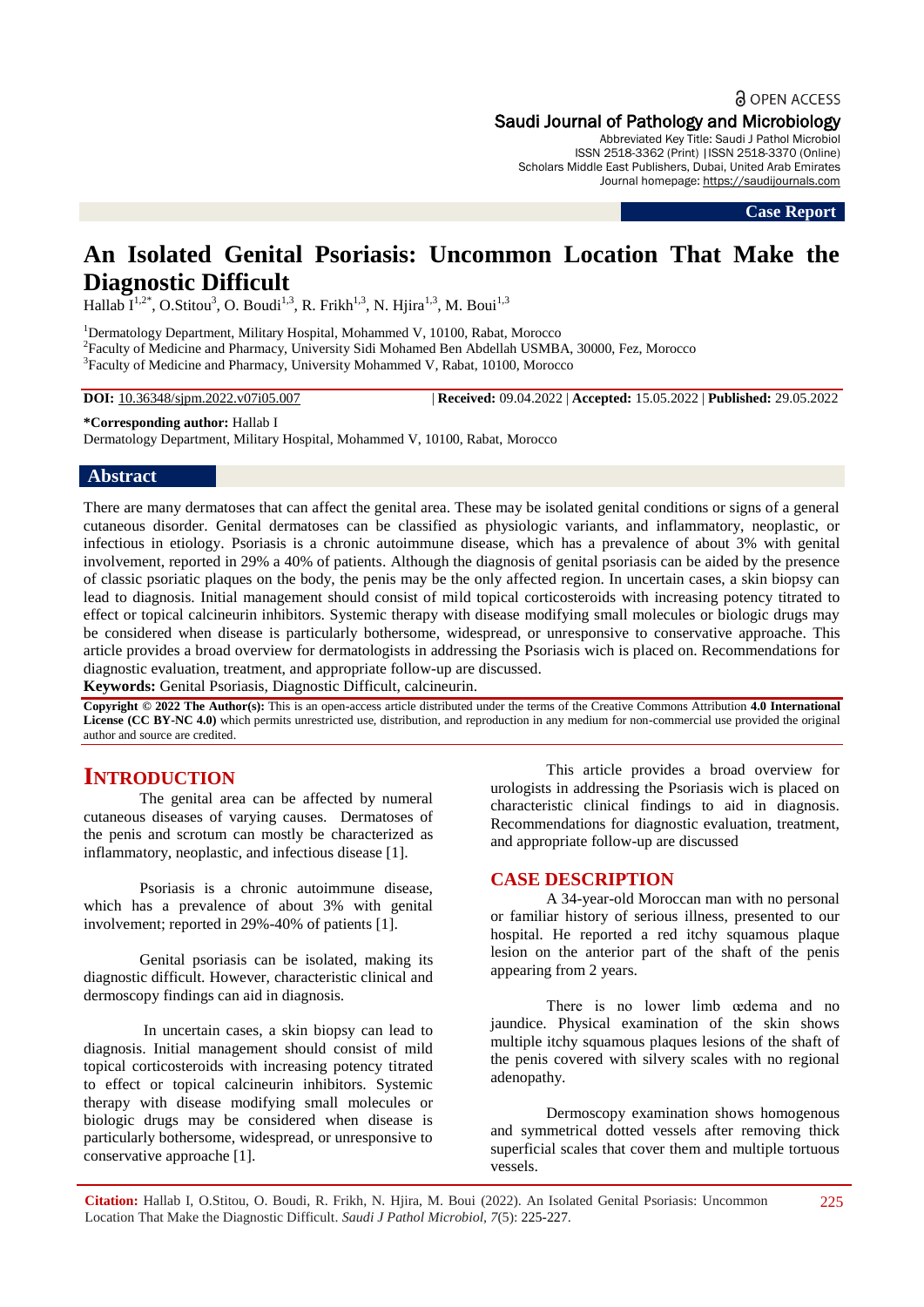Biopsy was done, and confirmed the diagnostic of psoriasis. Mild corticosteroid oinments was administrated and the evolution was marked by a total regression of lesions.

## **DISCUSSION**

Psoriasis is an inflammatory autoimmune condition that can affect the genital area. 63% of adults with psoriasis will have psoriatic lesions in the genital area [2].

In the case of inverse psoriasis, the preponderance of genital psoriasis augmented to 79% [2]. Genital psoriasis can occur in all age groups, with a insignificant preference for younger male patients with moderately severe malady [2].

The pathophysiology is multifactorial, Triggers are common, but aren't the same for everyone. Some of the most regular are: Infections, Skin injuries, being overweight or obese, Smoking, Heavy drinking, Stress, Certain medicines, Cold weather [3].

It includes epidermal hyperproliferation, abnormal differentiation of epidermal keratinocytes, and inflammation with altered immunologic response in the skin [4].

Psoriatic lesions on the genital skin often present as well-demarcated, brightly erythematous, thin plaques and usually lack [5].

In male patients, both scrotal and penile skin may be affected. The glans penis is the site of male genital skin that is most frequently affected [5].

Whereas in uncircumcised patients the welldefined non-scaling plaques are most common under the prepuce and on the proximal glans, in circumcised male patients the red lesions are usually present on the glans and corona [5].

Psoriatic genital lesions of the glans and corona in circumcised males can be scalier than those usually seen in genital skin [5]. Genital lesions may be accompanied by rhagades or fissures, which can cause definite discomfort [5].

Patients with genital psoriasis may also experience pruritus and/or a burning sensation in the affected area, genital Psoriasis is generally not associated with scarring [5]. It does not have characteristic scale seen on other body sites, because of increased moisture around genitalia [1].

However, scales may be seen on the more keratinised regions of the genital skin. When scaling is present, it is often minimal and can easily be scraped off, leaving pinpoint bleedings [5].

Exacerbation of cutaneous lesions by trauma from tight-fitting clothing, sexual intercourse, and irritation from perspiration, urine, and feces may happen [1].

Although most genital psoriatic lesions represent plaque-type psoriasis, the genital area may also be affected by pustular psoriasis. Both generalised and localised pustular psoriatic eruptions may affect the genital skin [5].

On dermoscopic; Psoriatic lesions consist of either dilated or tortuous capillaries, with a typical ''bushy'' homogeneous aspect or dotted vessels, depending on magnification, regularly distributed over a light red background.

Dotted vessels with uniform and regular distribution over a pale red back- ground represent the stereotypical aspect of genital psoriasis. Therefore, this typical combination of vascular morphology and arrangement is the main dermoscopic criterion in the differential diagnosis of genital psoriasis [6].

A skin biopsy is not usually necessary to diagnose psoriasis. However, in the event that a biopsy is deemed necessary, certain key features can be seen. Classic histopathological findings of plaque psoriasis include hyperkeratosis, parakeratosis, loss of the granular cell layer, epidermal acanthosis, dilated and tortuous vasculature, and a leukocytic infiltrate. The histology of uninvolved skin will be normal [7].

Most of the authors are reluctant in the prescription of corticosteroids for genital psoriasis if necessary, moderate steroids, which may be combined with vitamin D analogues or mild tar preparations [8].

Although weak corticosteroids are preferable because of their mild side- effects, they often seem insufficiently potent to induce a response. Some experts therefore advise short-term, intermittent use of moderate-to-potent corticosteroids to induce a response. Vitamin D analogues can be prescribed as monotherapy or in combination with steroid preparations. They may cause irritation, which may be minimised by their combination with steroids. Nevertheless, some author's advice against the use of vitamin D analogues, as these may be too irritating to apply to the genital area. Systemic therapy is prescribed in case of extensive psoriatic lesions but no common prescription in isolated genital psoriasis [8].

To get the best results from treatment you want to avoid irritating genital psoriasis. Use a mild, fragrance-free cleanser; you want to avoid deodorant or antibacterial soaps and body washes. These can irritate the delicate skin, causing genital psoriasis to flare.